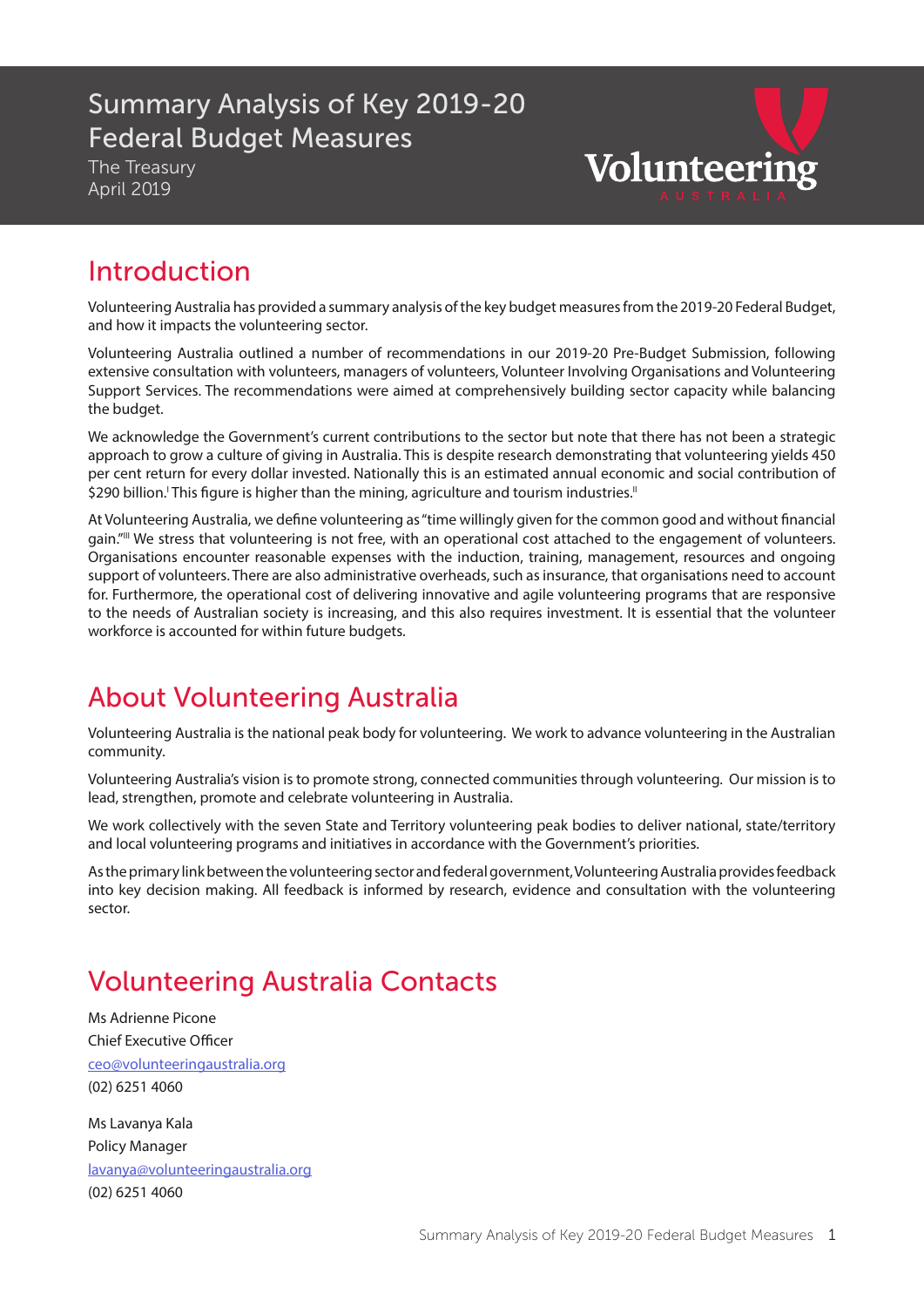## Key Measures

#### **Volunteering Australia's Funding**

Volunteering Australia is funded through the Department of Social Services under the Families and Communities Service Improvement Activity, which is part of the Families and Communities Program. Peak body funding expired at the end of June 2018 and we were pleased to have been refunded for a period of 3 and a half years after a competitive grant process.

#### **Volunteer Grants**

Volunteer Grants are aimed at supporting Australia's volunteers, with grants of between \$1,000 and \$5,000 provided to organisations and community groups to assist their volunteers to purchase equipment, for training or fundraising.

- An allocation of \$10 million p.a. is available for the grants, with the forward estimates projecting this to continue till 2022-23.
- There is \$20 million for volunteer grants available in 2018-19 which represents a combined allocation from the 2017-18 (which was not administered).

It is disappointing that there has been no further attempts to increase the funding of Volunteer Grants in this budget given the importance of them for Volunteer Involving Organisations. In the last decade the volunteering sector has seen an ongoing reduction to Volunteer Grants. While \$21 million was allocated to Volunteer Grants in 2010, this was reduced to \$16 million in 2011-13, \$20 million in 2015 (a combined 2014-15 round), and then \$10 million in 2016.

| Program 2.1 - Families and Communities (continued) |           |               |          |          |          |  |  |  |
|----------------------------------------------------|-----------|---------------|----------|----------|----------|--|--|--|
|                                                    | 2018-19   | 2019-20       | 2020-21  | 2021-22  | 2022-23  |  |  |  |
|                                                    | Estimated | <b>Budget</b> | Forward  | Forward  | Forward  |  |  |  |
|                                                    | actual    |               | estimate | estimate | estimate |  |  |  |
|                                                    | \$'000    | \$'000        | \$'000   | \$'000   | \$'000   |  |  |  |
| 2.1.14 - Component 14 (Volunteer Grants)           |           |               |          |          |          |  |  |  |
| Annual administered expenses                       |           |               |          |          |          |  |  |  |
| Ordinary annual services                           |           |               |          |          |          |  |  |  |
| (Appropriation Bill No.1)                          | 20,000    | 10,000        | 10,000   | 10,000   | 10,000   |  |  |  |
| Total component 14 expenses                        | 20,000    | 10,000        | 10,000   | 10,000   | 10,000   |  |  |  |

#### **Volunteer Management Activity**

Volunteering Australia welcomes the inclusion of funding indexation for the Volunteer Management Activity (VMA) from 2019-20 in this budget, and a commitment to the program's continuation. This is a very positive step for the volunteering sector, with the VMA never being indexed in the programs history (including previous iterations).

Volunteering Support Services currently receive an allocation of \$19.95 million for the Volunteer Management Activity (VMA) from 1 January 2018 through to 30 June 2021. With the review of the Volunteer Management Activity still pending, it is also encouraging to see a commitment from the Government to continue to fund Volunteering Support Services post-June 2021, with forward estimates projecting 6.4 million for 2021-22 and 6.5 million for 2022- 23. We note that after seeking clarification from the Department of Social Services in relation to this activity, they have advised that any commitment to the Volunteer Management Activity from July 2021 is a matter for Government.

Volunteering Support Services (funded under the VMA) are place-based services responsible for safe, effective and sustainable volunteering, assisting thousands of organisations and individuals and contributing \$477.5 million value to the Australian economy.<sup>IV</sup> In 2017, Volunteering Support Services enabled nearly 12.3 million volunteer hours.<sup>V</sup>

Volunteering Australia has been strongly campaigning for indexation to be applied to the Volunteer Management Activity and for the program to be ongoing. The impact of the program not receiving indexation has also been significant and meant that since 2009, funding for the program has reduced by \$829,770 or 14.5 per cent in real terms due to an inability to keep pace with indexation.<sup>V</sup>I Volunteering Australia has commissioned economic modelling which shows that with indexation, the level of funding for the Volunteer Management Activity is expected to naturally increase. (See page 11 of The Value of Volunteering Support Services report).<sup>VII</sup>

It is important to recognise that many Volunteering Support Services would not exist without the \$5.7 million per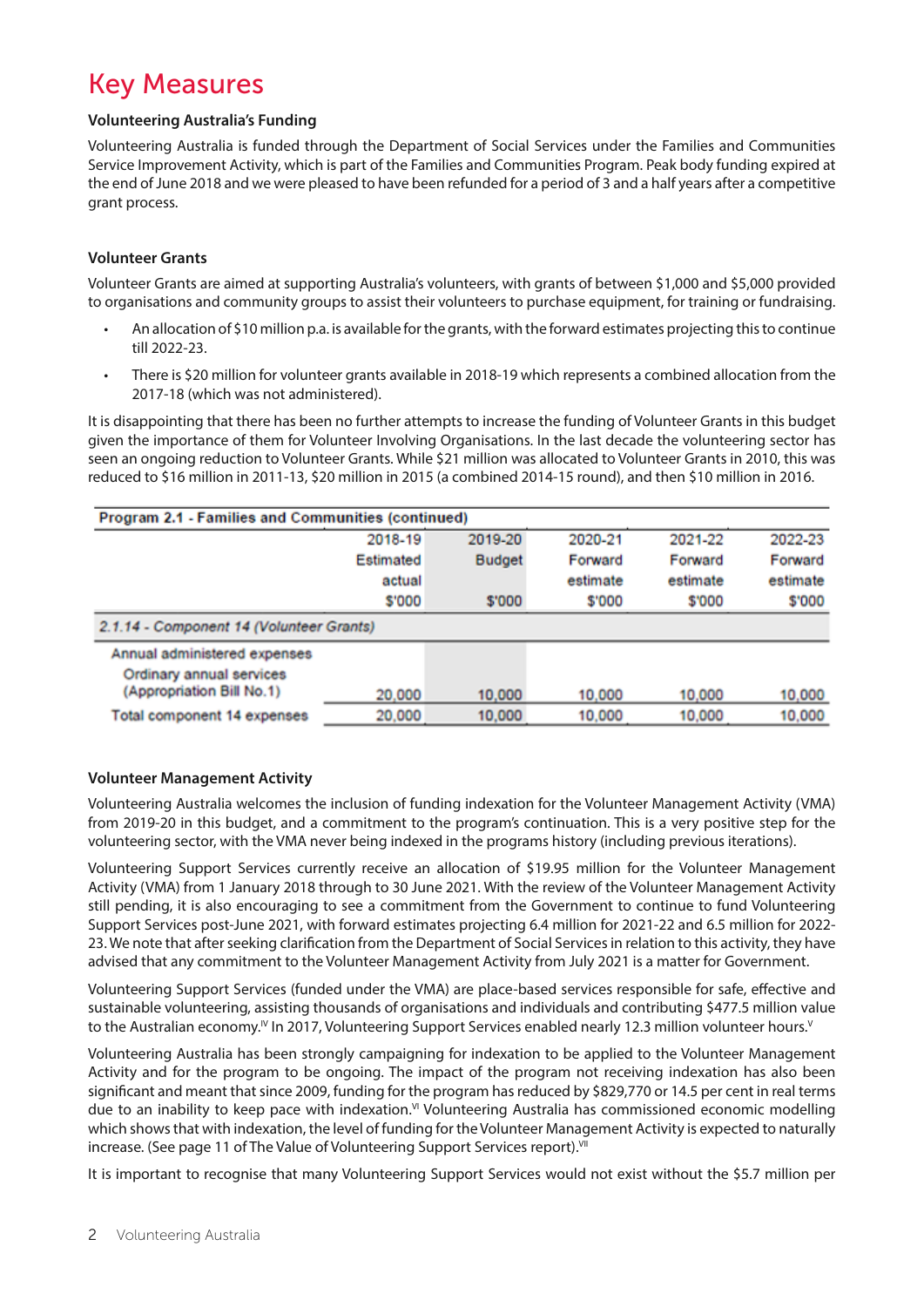year investment from the Commonwealth. This represents a return on investment of \$83 for every dollar invested.<sup>VIII</sup> Volunteering Australia is pleased that the Government has corrected this historic error.

| Program 2.1 - Families and Communities (continued) |              |               |          |          |          |
|----------------------------------------------------|--------------|---------------|----------|----------|----------|
|                                                    | 2018-19      | 2019-20       | 2020-21  | 2021-22  | 2022-23  |
|                                                    | Estimated    | <b>Budget</b> | Forward  | Forward  | Forward  |
|                                                    | actual       |               | estimate | estimate | estimate |
|                                                    | <b>S'000</b> | \$'000        | \$'000   | \$'000   | \$'000   |
| 2.1.13 - Component 13 (Volunteer Management)       |              |               |          |          |          |
| Annual administered expenses                       |              |               |          |          |          |
| Ordinary annual services                           |              |               |          |          |          |
| (Appropriation Bill No.1)                          | 5.748        | 5,812         | 6,093    | 6,408    | 6,523    |
| Total component 13 expenses                        | 5,748        | 5,812         | 6,093    | 6,408    | 6,523    |
| 2.1.14 - Component 14 (Volunteer Grants)           |              |               |          |          |          |
| Annual administered expenses                       |              |               |          |          |          |
| Ordinary annual services                           |              |               |          |          |          |
| (Appropriation Bill No.1)                          | 20,000       | 10,000        | 10,000   | 10,000   | 10,000   |
| <b>Total component 14 expenses</b>                 | 20,000       | 10,000        | 10,000   | 10,000   | 10,000   |

#### **Disability**

Volunteering Australia is pleased to see that the Government has committed to fully funding a Royal Commission into Violence, Abuse, Neglect and Exploitation of People with Disability at a cost of \$528 million over five years. The draft terms of reference just closed, with the inquiry expected to examine mistreatment in institutional settings, workplaces, schools, homes and in the community. Volunteers are strongly engaged in disability supports and services and the outcomes of the Royal Commission will be very important in terms of sector engagement and service provision into the future.

However, while news of funding for the Royal Commission is promising, the news of the underspend on the National Disability Insurance Scheme (NDIS) has been of concern. Funding for the NDIS is greatly needed to recruit additional staff (including volunteers), improve IT systems, and ensure that particular groups who are missing out on accessing the scheme, such as Aboriginal or Torres Strait Islander peoples or people from culturally and linguistically diverse backgrounds, are able to make full use of it.

Despite the reliance of volunteers as part of the NDIS, the volunteer workforce has not been costed at all. As identified in Volunteering Australia's submission to the Information, Linkages and Capacity Building Commissioning Framework Consultation,<sup>IX</sup> the NDIS interacts with volunteers in two key ways:

- Volunteers are engaged to work within disability support service organisations;
- The NDIS engages people with barriers more inclusively into society, either through volunteering as an end unto itself, or using volunteering as a pathway to paid employment. $X$

Volunteering Australia highlights that a significant issue with the NDIS is the roll out started before the NDIS costs were appropriately considered, and since this time, there has been very little attempts to properly consider the role that volunteers play in supporting people with disability, as well as volunteering as a mechanism to improve social connectedness, wellbeing and health outcomes.

The shift to a market-based system has also caused significant strain for many service providers, particularly due to a lack of dedicated funding for volunteer management and other associated costs to engage volunteers under the NDIS.

In disability support, training is specialised and can be resource-intensive. This was similarly identified in a 2011 Productivity Commission Report in regard to a substantial increase in the number of volunteers in the aged care workforce. The Report noted, "funding for services which engage volunteers in service delivery should consider the costs associated with volunteer administration and regulation; and appropriate training and support for volunteers."XI Moving forward, we strongly urge there is adequate consideration of contributions volunteers make to disability supports and services, and that they are fully costed as part of the workforce.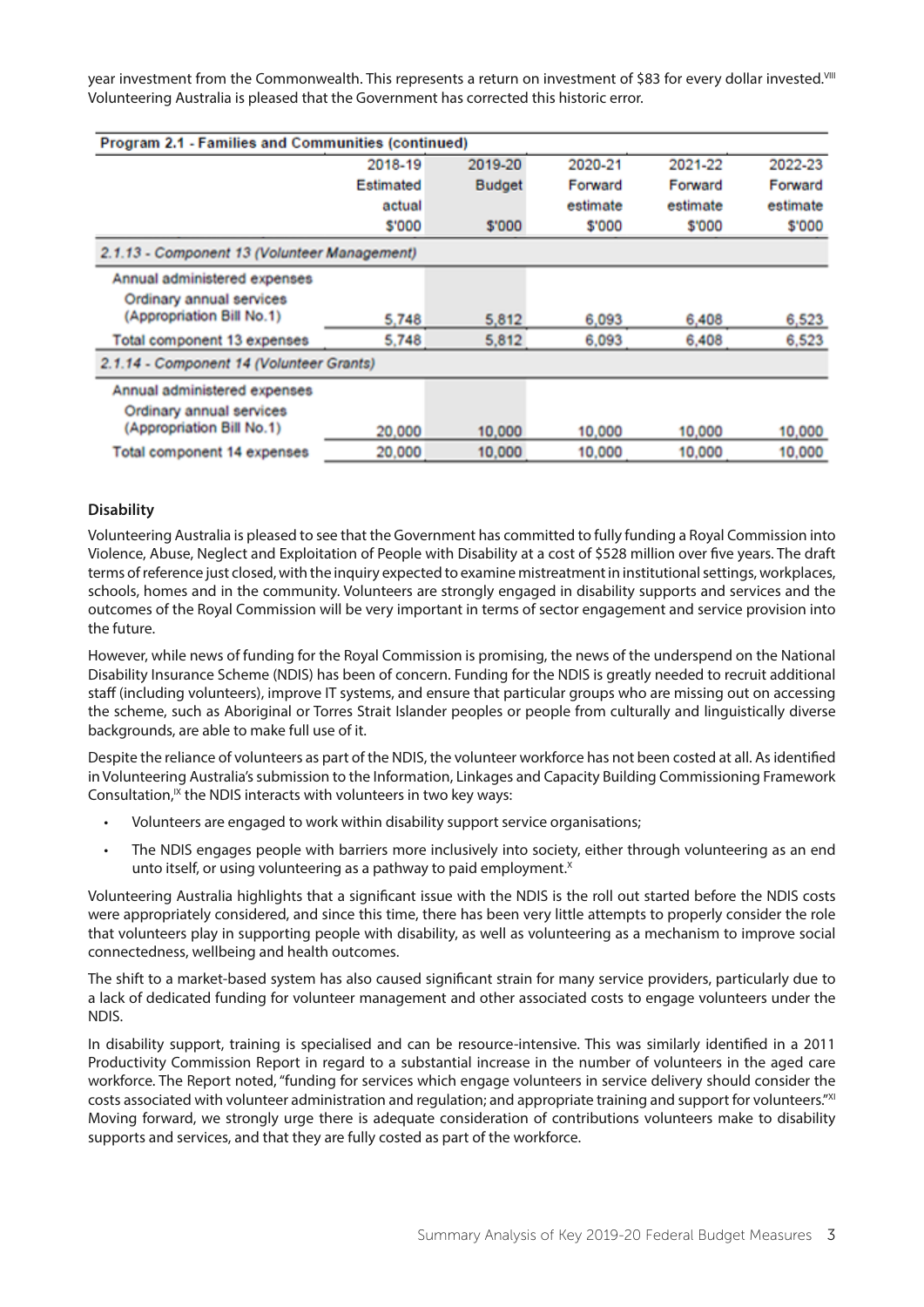#### **Mental Health**

An investment of \$1.3 billion has been made toward Community Health and Hospitals Program to boost health services across Australia. The funding will target 4 key areas including hospital infrastructure, drug and alcohol treatments; preventative health, primary care and chronic disease management; and mental health.

As part of the investment into mental health, the Government will invest \$737 million over seven years in mental health, including \$461.1 million for youth mental health. This funding includes:

- \$15 million to ensure communities and services can respond quickly to areas affected by high incidences of suicides and self-harm by creating a new national information system.
- \$111 million to expand the Headspace network by an additional 30 services. This is an increase from the current 115 services to 145 by 2021.
- \$152 million to reduce wait times at Headspace centres around the country.
- \$2 million for a Young Ambassadors for Mental Health project, which looks to enable young ambassadors with lived experience of mental health to work in the community to promote mental health literacy and improve outcomes.
- \$110 million to continue the Early Psychosis Youth Services program at 14 Headspace centres to provide specialist clinical services for young people at the early stages of severe mental illness.

The government will also deliver a trial of adult mental health centres in eight locations nationally at the cost of \$115 million and \$112 million in mental health through the Community Health and Hospitals Program (CHHP) with a focus on youth and Indigenous mental health and suicide prevention, and integrated community mental health.

Volunteering Australia is pleased to see an investment in mental health and suicide prevention. We note that with volunteers playing such a key role in the provision of supports and services in mental health, it is critical that there is additional funding for the voluntary workforce to address issues across the policy continuum.

The very significant role volunteers play in community mental health is often overlooked and not costed. Volunteers can play an important role in supporting people to reduce isolation and loneliness and improve wellbeing. Volunteers have the ability to provide "an extra social connection and community participation, and the value of lived experiences."XII However, while volunteers give their "time willingly", III they are not free labour and the management, training and resources need to be factored into all grants and funding.

#### **Aged Care**

The budget has outlined 10,000 home care packages across all levels with a \$232 million investment. The number of home care packages has increased since 2012 but does not meet the needs of current demand. There was 60,308 in 2012-13 and 124,032 in 2018-19. This is expected to increase to 157,154 in 2022-23. We note that there are no new home care packages announced as part of this year's budget.

With the Royal Commission into Aged Care Quality and Safety, the government is providing \$1.5 million to develop a Serious Incident Response Scheme and \$8.4 million to introduce mandatory reporting against national residential care quality indicators.

It is positive to see that the Commonwealth Home Support Program (CHSP) will be extended for a further two years to 20 June 2022, with an investment of \$5.9 billion. This funding will provide funding certainty to approximately 1500 organisations. However, we highlight that there needs to be long-term solutions regarding the future of CHSP to ensure continuity of service provision and care. This includes funding for all State and Territory volunteering peaks to provide nationally consistent sector development support to Volunteer Involving Organisations funded through CHSP.

There has also been an allocation of \$2.6 million to step up industry-led implementation of the Aged Care Workforce Strategy. This funding looks to improve the capability, conditions and career opportunities for 366,000 aged care workers. Volunteering Australia was pleased to contribute a submission to this process and reiterates the need for this funding to look more directly at supporting the workforce.<sup>XIV</sup> This includes the 23,537 volunteers working in residential aged care facilities.<sup>XVXVIXVII</sup>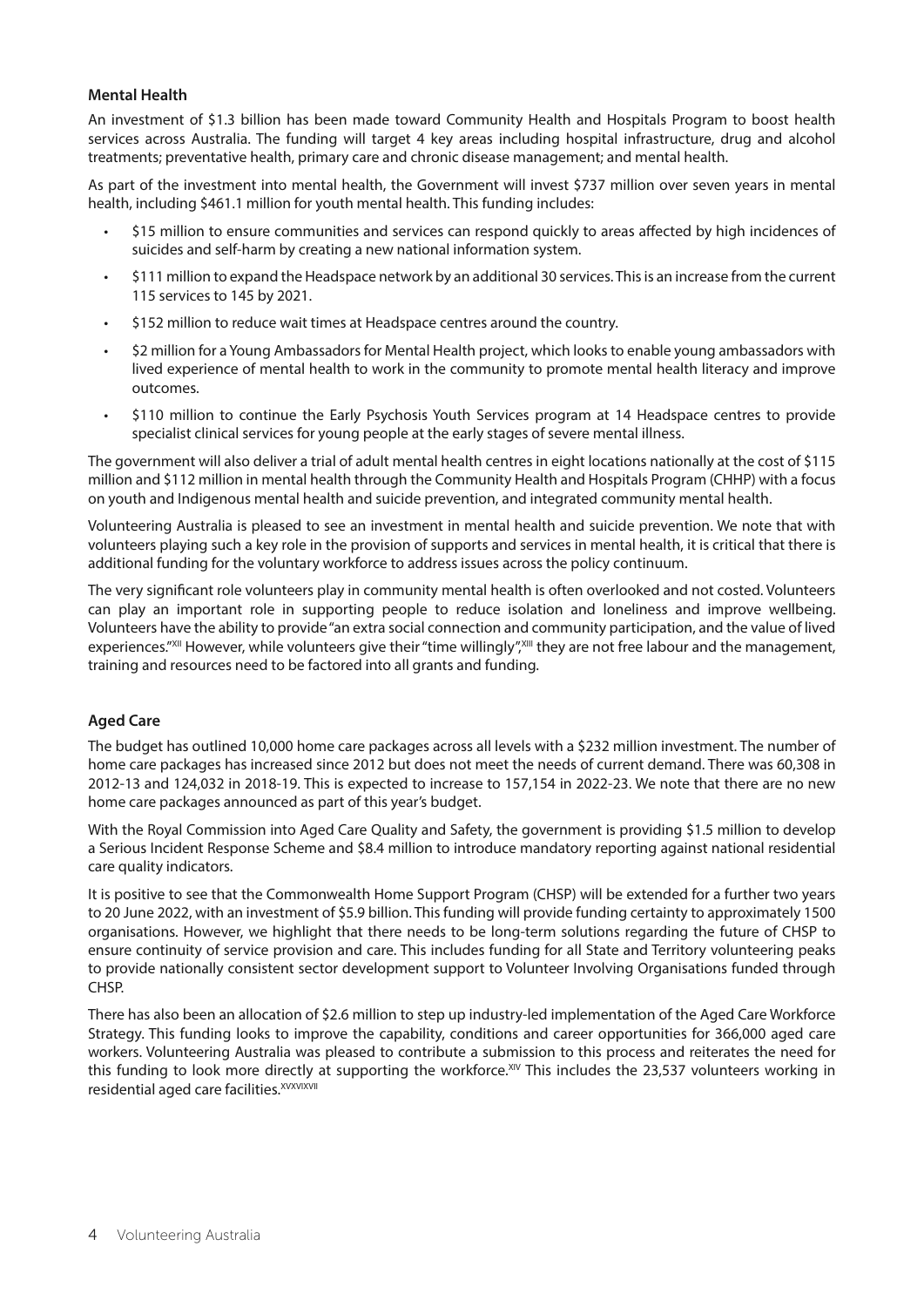#### **Education**

The previous budget saw an allocation of \$243.5 billion for the Quality Schools Reform package, which would see needs based and recurrent funding. This recurrent funding for schools will reach \$19.9 billion in 2019, with average Commonwealth funding per student having increased from to \$5,097 in 2019, from \$3,755 in 2014.

Volunteering Australia contributed a submission to the Review to Achieve Educational Excellence in Australian Schools, that informed the Quality Schools Package. It was identified that volunteering, mentoring and other extracurricular activities are effective forms of engagement to support the personal development and learning growth of students. An outcome of the Review was to strengthen school-community engagement and enrich student learning by encouraging volunteering in schools. It was outlined that this measure would be progressed by COAG and we are still awaiting further details.

The Government will also establish a Local School Community Fund which will provide \$200,000 to each federal electorate in 2019-20 to support priority projects in local schools that benefit students and their communities. The total funding for this measure is \$30.2 million and includes school activities, equipment and upgrades.

#### **Sport**

As part of the Sport 2030 Package, the Government is providing \$386 million to encourage more Australians to participate in sport, upgrade sporting infrastructure and support elite sport.

There will be \$54.1 million provided over two years from 2019-20 to support athlete wellbeing and pathways to high performance. As part of this measure, improvements will be made to identify the identification processes of young athletes by increasing access to quality coaching and support staff and an expansion of mentoring systems for young athletes will be adopted. There will also be \$23.6 million over four years from 2019-20 to enable established National Sporting Organisations, local community organisations, and community groups to deliver diversity and inclusion programs to regional areas using sport and physical activity, as well as extending the Big Issue Street Soccer Community Sport Street Soccer Program.

Volunteering Australia strongly supports these measures, with volunteering in sport an important way to deliver on a range of health, social and economic benefits, particularly with clubs and sporting organisations playing a vital role in connecting individuals and communities.

#### **Community Welfare**

We note that this budget has not indicated any increases to Newstart, Youth Allowance and other related income support payments. There has been an investment of \$249.8 million over five years from 2018-19 to transform Australia's employment services. While we appreciate the reforms to employment services, we note our continued disappointment that there is no dedicated funding for Volunteering Support Services, given the vital role they play in assisting people to satisfy their mutual obligation requirements.

Volunteering Support Services frequently use their local knowledge to assist mutual obligation participants to find a volunteer role with pre-approved Volunteer Involving Organisations. However, these organisations are currently not funded to perform this function, delving into existing resources to support jobseekers. This includes assisting jobseekers to ensure they meet their mutual obligation requirements, boosting the confidence of jobseekers, placing them in a volunteer role or providing them with training.

Volunteering Australia reiterates our disappointment that no additional funding has been provided for Volunteering Support Services in this budget to place participants, despite the substantial role they play in this interaction.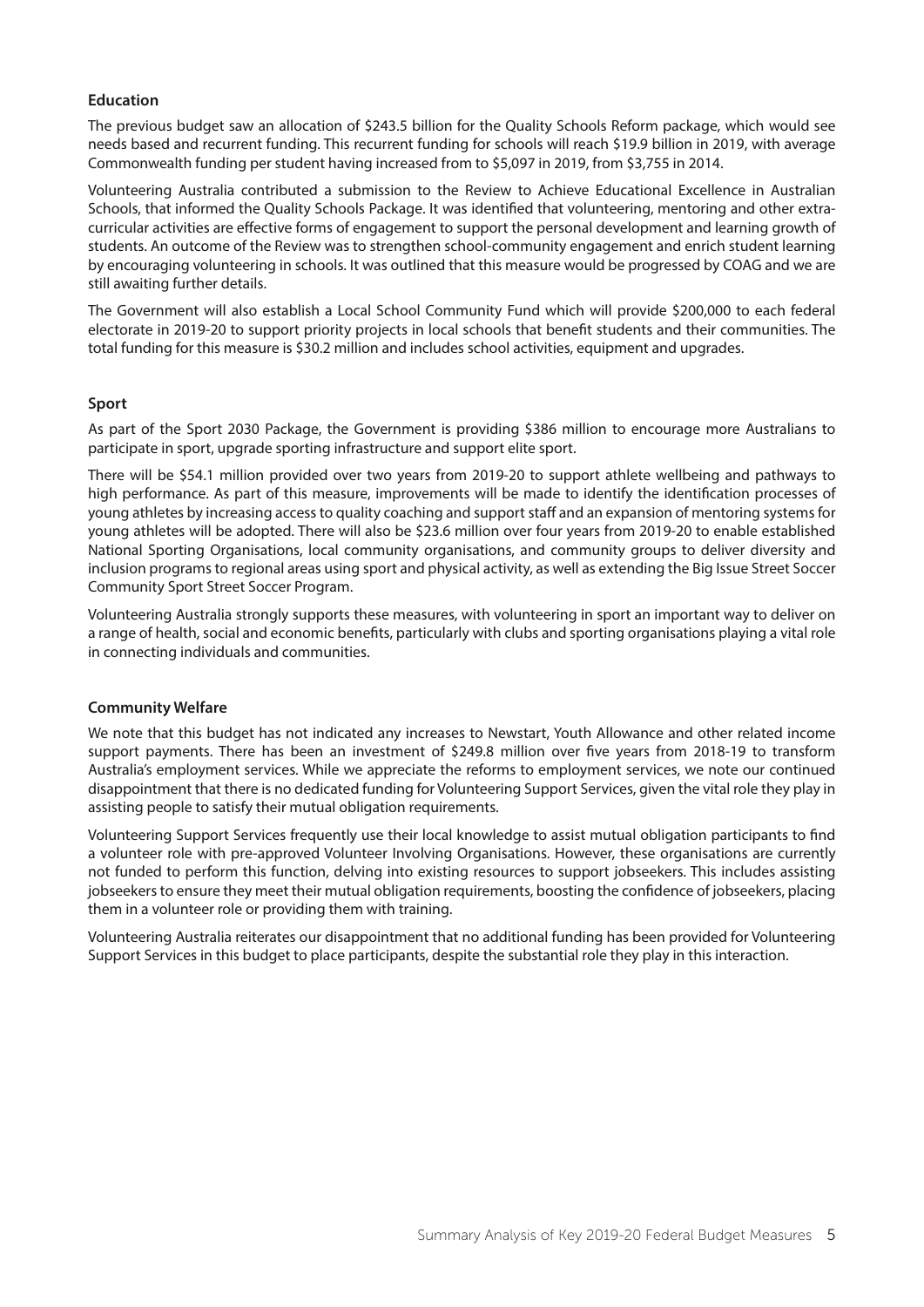#### **Environment**

The government has announced \$3.5 billion for a Climate Solutions Package. Local community groups will benefit from \$137.4 million through the 'Practical Environment Restoration' fund that specifically aims to fund environmental protection projects, threatened species, the restoration of coastal waterways and waste recycling. This funding builds on the governments \$1.1 billion National Landcare Program, which already funds a range of environmental initiatives. It also includes \$28.3 million for the funding of a Communities Environment Program for community-led projects. The package also allocates \$61.2 million to support small business, local community groups, households and building owners to improve energy efficiency. Volunteering Australia is pleased to see funding allocated toward local environmental and community care projects that are often entirely volunteer run. This funding will be useful in supporting these local projects and ensuring safe and effective volunteering at the local level. It will also cover administrative overheads such as insurance and out-of-pocket expenses.

#### **Frontline Legal Services**

This budget has provided funding certainty for frontline legal services through the Legal Assistance Package. The sector has managed to secure stable, long-term funding which will total \$370 million (indexed) from 1 July 2020. This is a huge boost to the sector who also form a vital part of our vibrant volunteering community.

#### **Equal Remuneration Order (ERO)**

No additional funding has been earmarked for the ERO supplementation in this budget. The payment is provided to organisations with programs commencing prior to 2012 to meet higher wage costs that they have incurred as a result of the 2012 Equal Remuneration Order. Organisations with programs commencing after 2012 have had the ERO costs factored into their grant.

The ERO supplementation has delivered additional funding to community sector organisations since 2012 through the form of the Equal Remuneration Order (ERO) supplementation payments. This payment has been delivered to community sector organisations through a landmark ruling by the Fair Work Commission in 2012 that sought to address the gendered nature of work performed in the community sector. XVIII

Volunteering Australia raises concerns that the federal government will no longer pay the ERO supplementation from 2021/22.<sup>XIX</sup> We are also concerned that the base rate of grants affected will not increase to automatically include the supplementation. This will essentially deliver a funding cut to affected community sector organisations.

#### **Emergency Services**

The Government will establish an Emergency Response Fund from 1 October 2019, to fund natural disaster recovery and response initiatives above and beyond existing State and Territory and federal programs. The fund will be established as a Commonwealth Investment Fund under the management of the Future Fund Board of Guardians with an initial investment of \$3.9 billion. Up to \$150 million p.a. will be available from 2019-20 to 2023-24 if the Government determines there is need for additional support in parallel with existing natural disaster programs, following significant natural disasters. The fund will continue for five years. Volunteering Australia looks forward to receiving more detail on how the fund will be disbursed following natural disasters, including whether funds will be available for emergency service volunteers, spontaneous volunteer coordination, equipment and other resources.

### Conclusion

Volunteering Australia is pleased that indexation has been applied to the Volunteer Management Activity (VMA) after more than two decades. However, this budget has not done enough to build sector capacity and acknowledge the impact and contributions of the voluntary workforce.

We stress that there must be a focused investment in grants and funding that clearly identify, acknowledge and value the voluntary workforce and its place as part of the wider Australian workforce. With no dedicated resource allocation for volunteering in core services, organisations are forced to absorb these costs or use existing funding to support their volunteer workforce. It is critical that this work is being factored into the federal budget.

Volunteering Australia recommends that there is greater investment in the voluntary workforce to appropriately support program delivery and outcomes. We look forward to working with the Government to ensure that Australia's volunteers are safely and appropriately supported.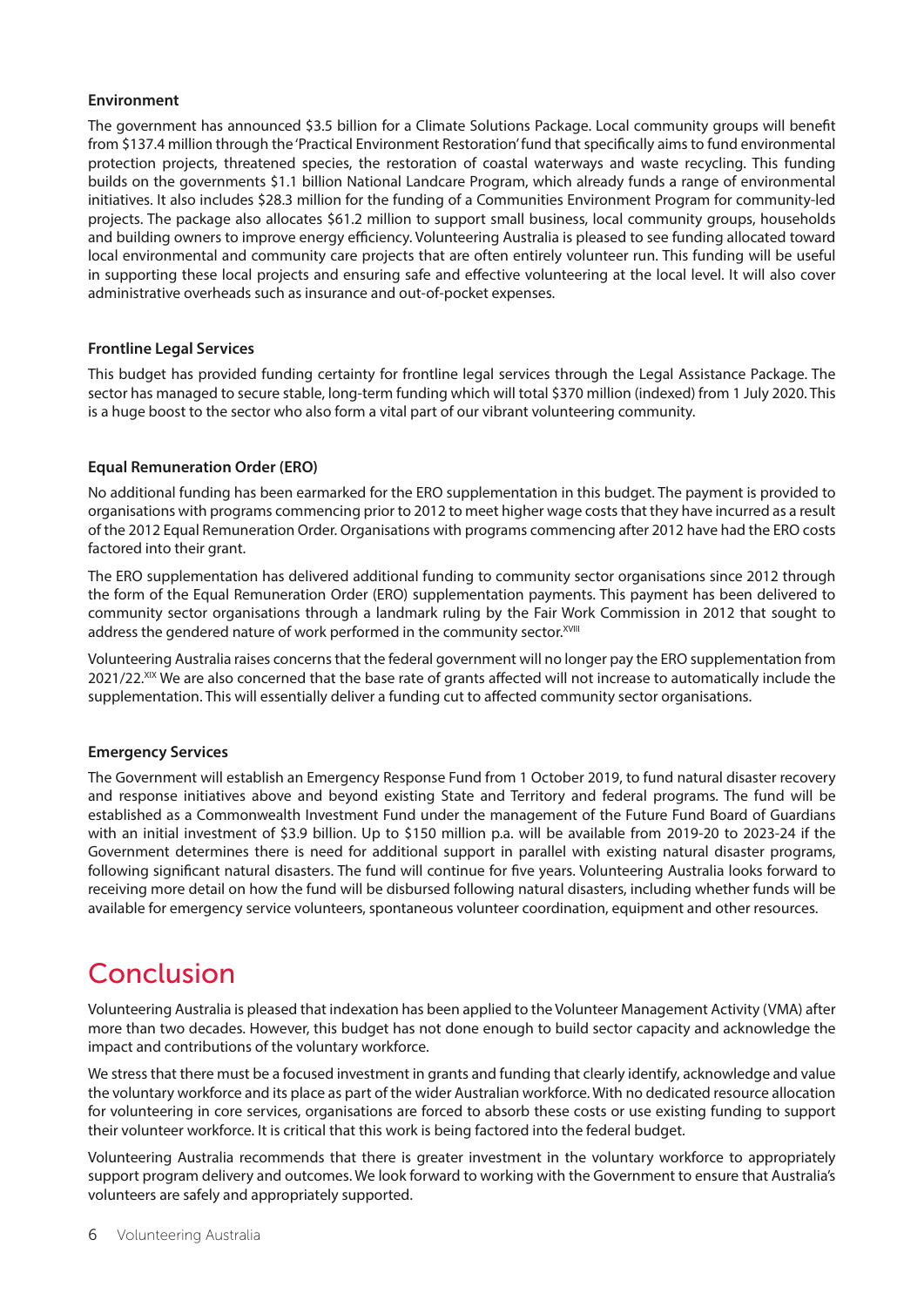## Authorisation

This submission has been authorised by the Chief Executive Officer of Volunteering Australia.

Advance X

Ms Adrienne Picone Chief Executive Officer

### Endorsements

This submission has been endorsed by the seven State and Territory volunteering peak bodies.



### **Glossary**

- VA Volunteering Australia is the national peak body for volunteering in Australia. We work collectively with the peaks to deliver national, state and local volunteering programs and initiatives.
- VIO Volunteer Involving Organisations are organisations that engage volunteers as part of their workforce.
- VSS Volunteering Support Services (also known as Volunteer Resource Centres or Volunteer Support Organisations) provide place-based volunteer support services to volunteers and VIOs in their locality.